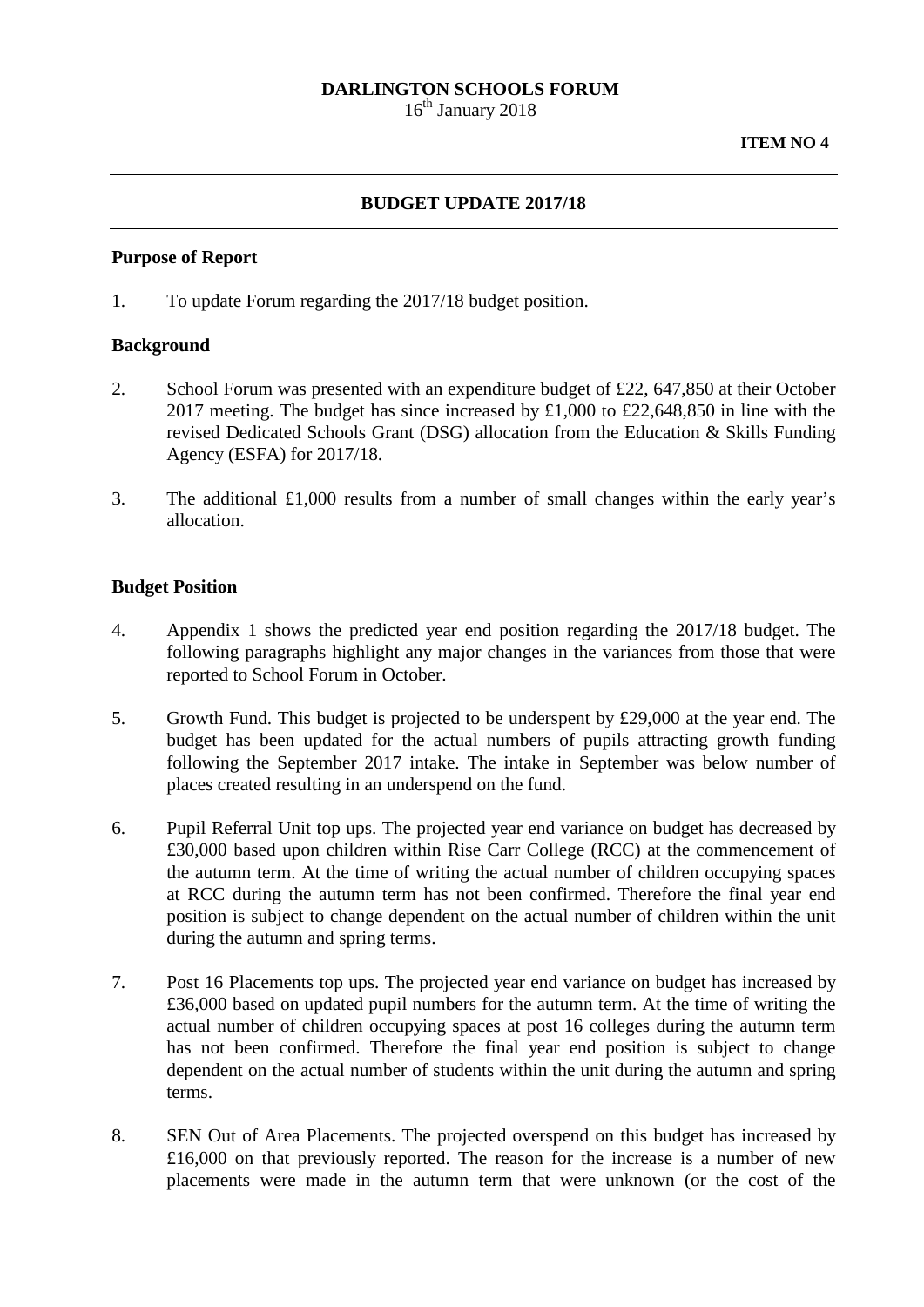placement was unconfirmed) at the time of writing the October budget report. The budget projection has been updated for all the current placements.

- 9. Mainstream school top ups. The projected pressure on this budget has increased by £72,000 on that reported in October. The reason for the increase is additional assessments that have been carried out during the autumn term that require mainstream schools to receive a top up.
- 10. LAPP Budgets. The three LAPP budgets are projected to be underspent by £75,000 at the year end. This projection is new as the commitment against this budget is no longer expected during this financial year.
- 11. High Needs Contingency. This budget is expected to be overspent by an additional £137,000. The reason for the increase is that a number of the placements have continued throughout the autumn term, these placements were previously expected to finished early in the term.

# Early Years

- 12. At the time of writing it is unknown what the take up of places will be in the spring 2018 term, therefore any projected year end budget position is subject to considerable change at this point.
- 13. Based on the actual spend to date it is expected that there will be underspends in both the 3&4 year old entitlement budget and the 2 year old budget, however both budgets are shown as on target at present. The reason for this is that the final early years allocations for 2017/18 are funded based on  $5/12^{ths}$  of the January 2017 census and  $7/12^{ths}$  of the January 2018 census. Currently the budget allocation (received from ESFA) is based purely on the January 2017 census, therefore dependent on the January census take up the current budget allocation will decrease or increase. Until the January census takes place the actual year end position is unknown, Forum will be updated at their March 2018 meeting.
- 14. What is known at this point is that the SEN Inclusion budget will be overspent in 2017/18. The expenditure for the summer and autumn terms is £141,200 which is only £8,800 short of the full year's allocation with one term to be paid. This budget is therefore expected to be overspent by £60,000 at the year end. It is hoped that this overspend will be offset by some savings in the other early years budgets, however this cannot be confirmed until the January 2018 census data is received.

# **Overall**

15. As can be seen from appendix 1, the projected overall overspend for 2017/18 is £1,047,214, the majority of which is from high needs budgets. This is an increase of £126,331 on the pressure reported to Forum in October. As previously reported to Forum, as there is no underspend to offset this pressure the shortfall will need to be rolled forward to 2018/19 and set against the 2018/19 DSG allocations. This will hit upon the budget allocations for 2018/19.